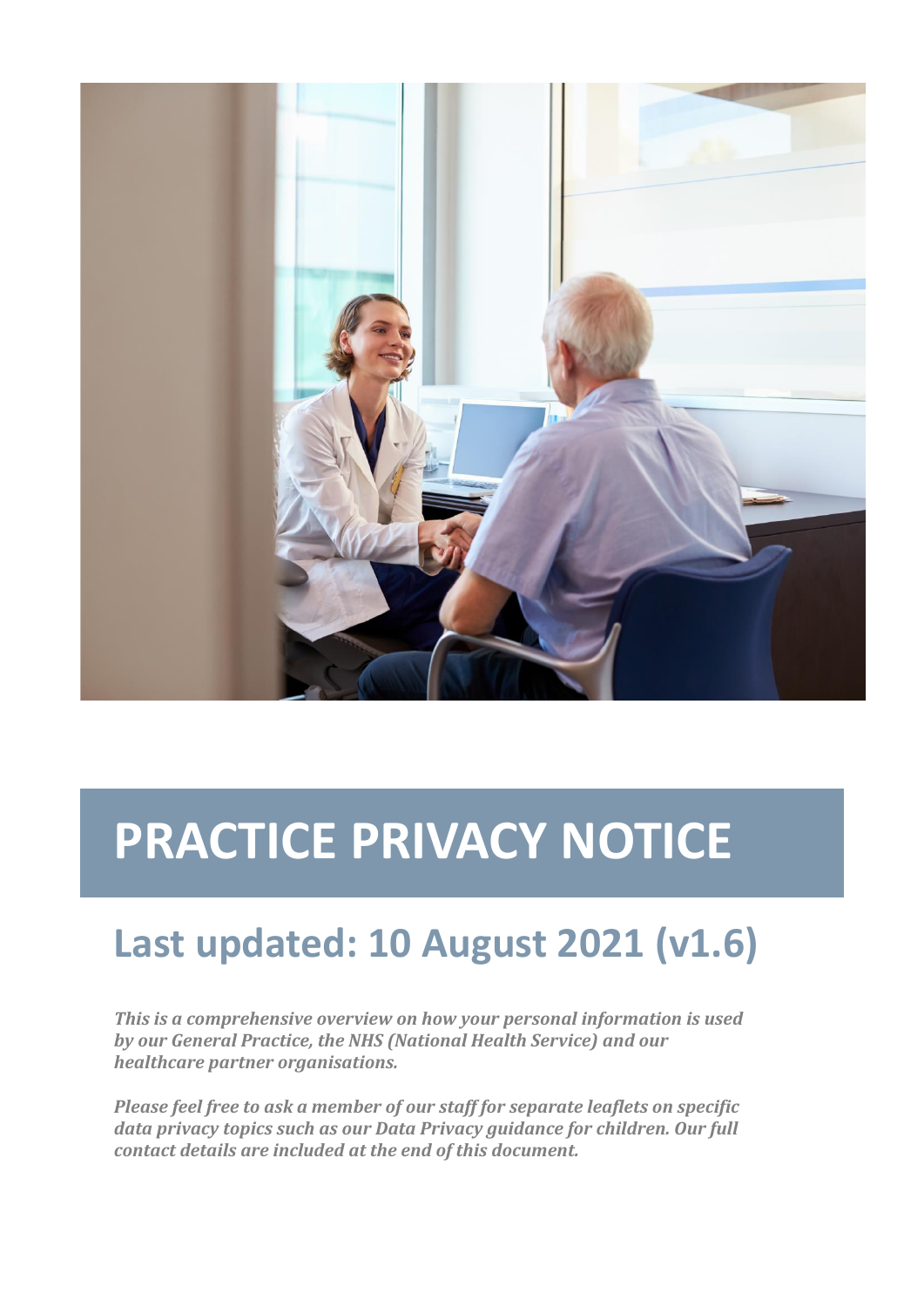## TABLE OF CONTENTS

### Contents

| Who are our partner organisations?<br>12 |  |  |
|------------------------------------------|--|--|
|                                          |  |  |
|                                          |  |  |
|                                          |  |  |
|                                          |  |  |
|                                          |  |  |
|                                          |  |  |
|                                          |  |  |
|                                          |  |  |
|                                          |  |  |
|                                          |  |  |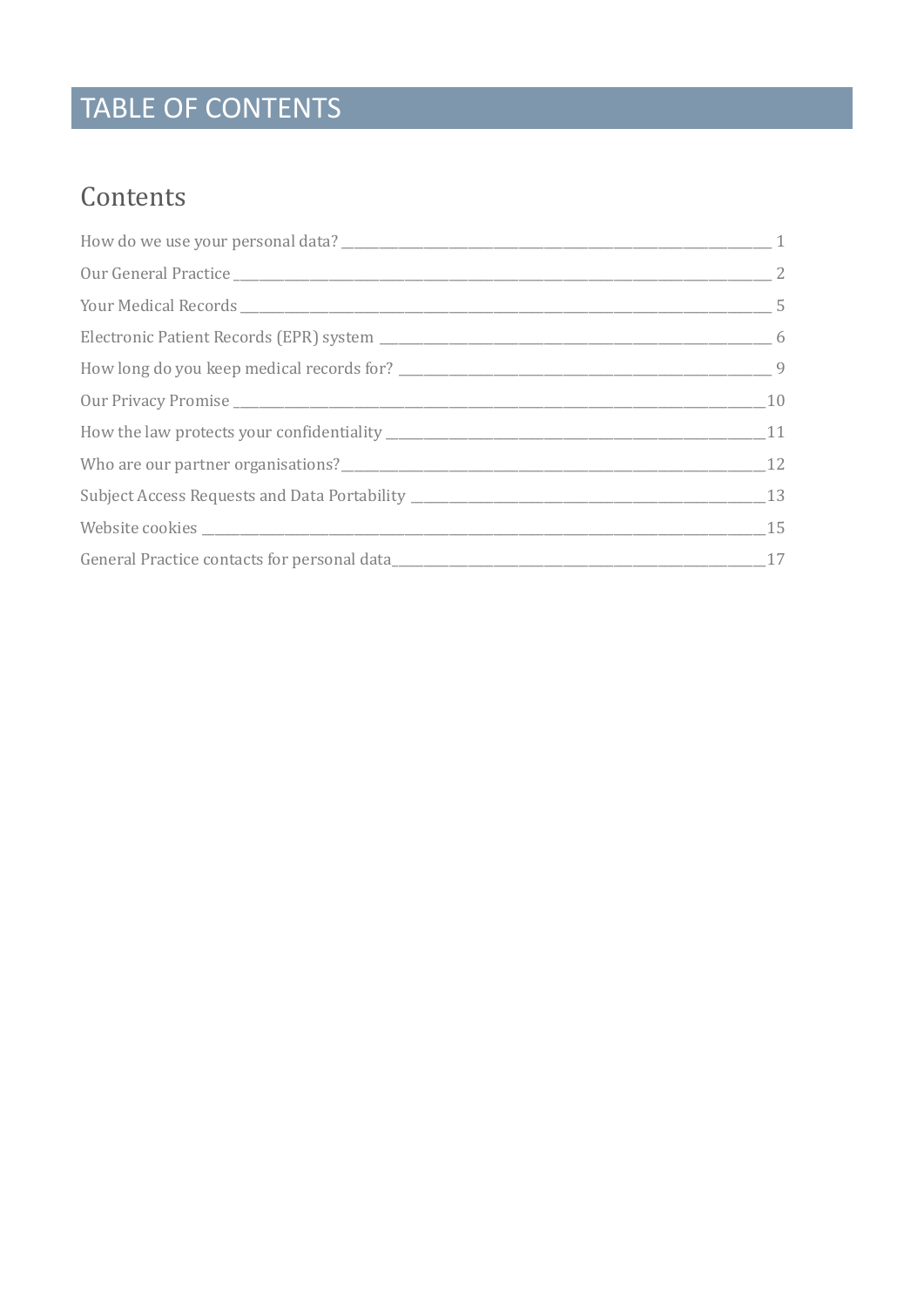### HOW DO WE USE YOUR PERSONAL DATA?

### <span id="page-2-0"></span>How do we use your personal data?



PERSONAL DATA IS ANY INFORMATION THAT RELATES TO AN IDENTIFIED OR IDENTIFIABLE LIVING INDIVIDUAL. DIFFERENT PIECES OF INFORMATION, WHICH COLLECTED TOGETHER CAN LEAD TO THE IDENTIFICATION OF A PARTICULAR PERSON, ALSO CONSTITUTE PERSONAL DATA.

#### WHAT TYPES OF PERSONAL DATA ARE USED BY OUR GENERAL PRACTICE?

Examples of information we use that constitutes personal data includes:

- Your name, address, telephone numbers, an email address and an identification number (e.g. every patient has a unique NHS ID Number)
- We may hold details on other people such as your carer, legal representative or emergency contacts
- Any contact the surgery has had with you such as appointments, clinic visits, emergency appointments
- Notes and reports about your health and details about your treatment and care
- Results of investigations such as laboratory tests or x-rays etc.
- Relevant information from other health professionals, relatives or those who care for you
- An online identifier on a website (e.g. website 'cookies' that track) reflecting changes in internet technology and the way organisations may collect information about individuals.
- CCTV video recordings captured and stored for the purposes of holding data relating to employee monitoring, staff security and crime prevention.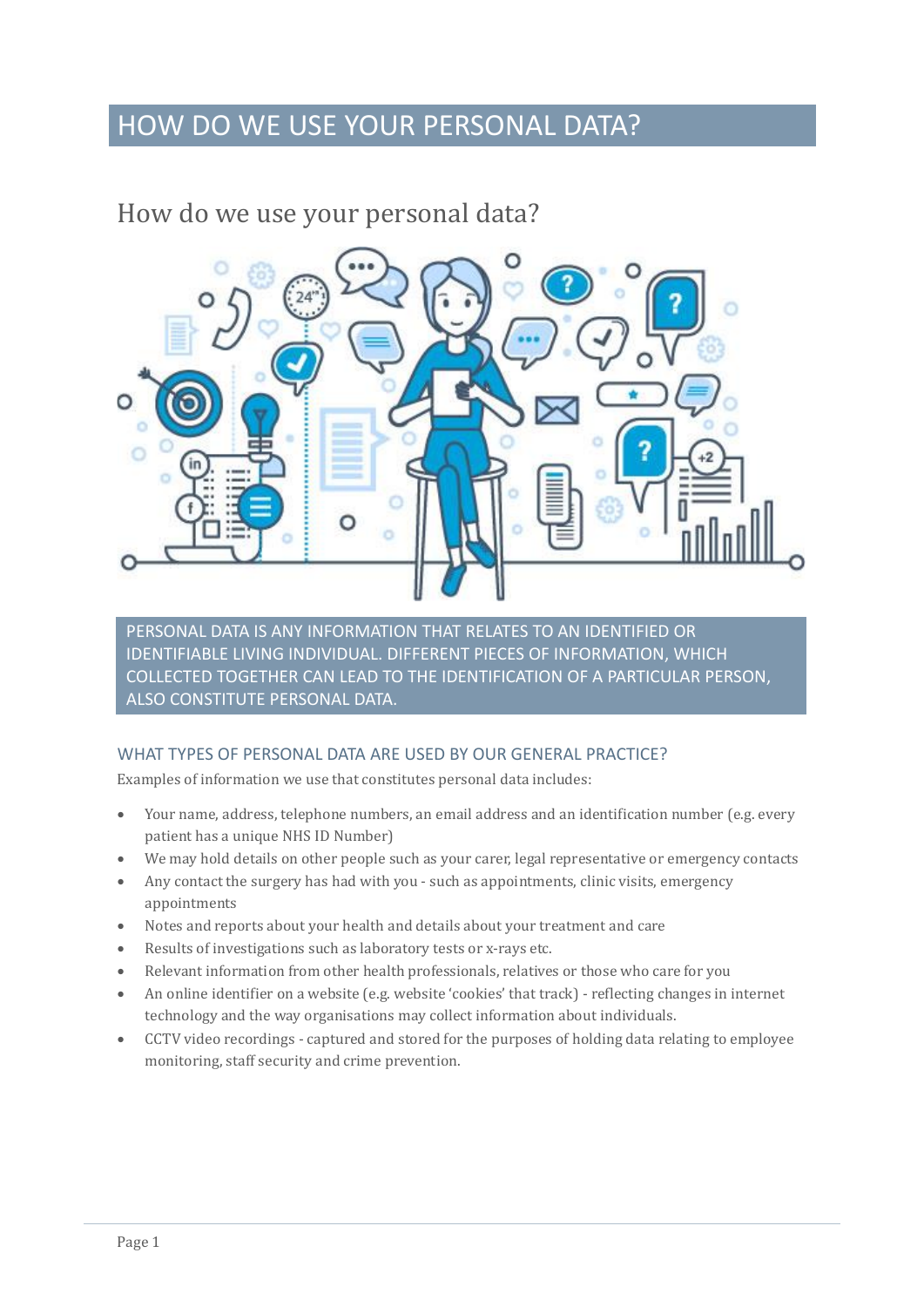### OUR GENERAL PRACTICE

### <span id="page-3-0"></span>Our General Practice



OUR GENERAL PRACTICE ENSURES PERSONAL DATA ON OUR PATIENTS AND STAFF IS PROCESSED FAIRLY AND LAWFULLY.

#### PURPOSE AND LEGAL BASIS FOR PROCESSING YOUR PERSONAL DATA

Our health care professionals who provide you with care maintain records about your health and any treatment or care you have received previously (NHS health records may be electronic, on paper or a mixture of both) and we use a combination of working practices and technology to ensure that your information is kept confidential and secure.

We want to make sure that you clearly understand why we process your personal information fairly and lawfully for these main reasons:

- the data subject (i.e. the patient) has given consent to the processing of his or her personal data for one or more specific purposes (e.g. to support the delivery of your care);
- processing is necessary for compliance with a legal obligation to which the controller is subject (every General Practice has to record its care provided);
- processing is necessary in order to protect the vital interests of the data subject or of another natural person (i.e. the health and wellbeing of a patient);
- processing is necessary for the performance of a task carried out in the public interest or in the exercise of official authority vested in the controller (NHS England and its Clinical Commissioning Groups are tasked by the UK Government to obtain a picture of the health and needs of the local population).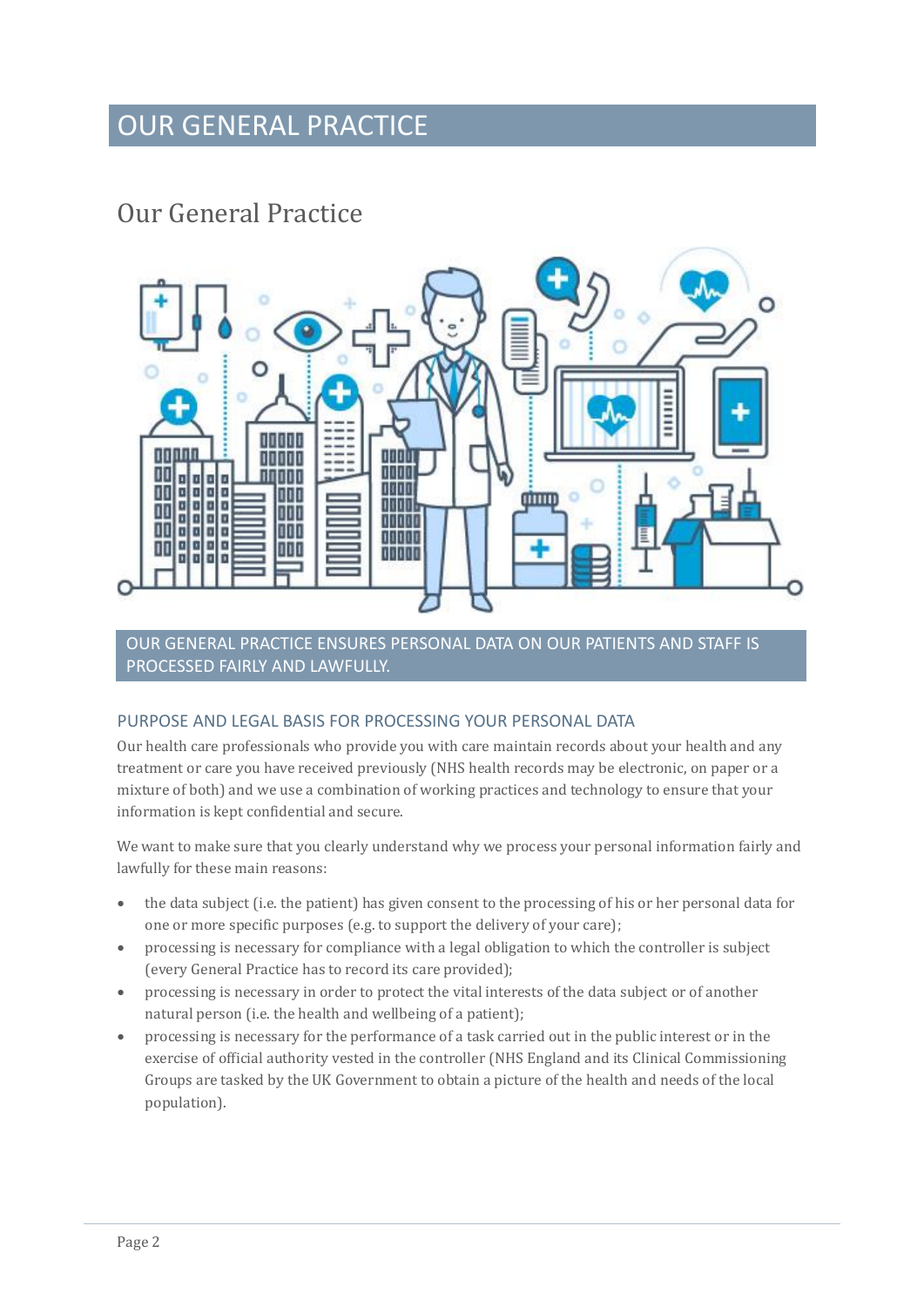### OUR GENERAL PRACTICE

#### HOW CORONAVIRUS(COVID-19)PANDEMIC AND YOUR INFORMATION

The ICO recognises the unprecedented challenges the NHS and other health professionals are facing during the Coronavirus (COVID-19) pandemic.

The ICO also recognise that 'Public bodies may require additional collection and sharing of personal data to protect against serious threats to public health.'

The Government have also taken action in respect of this and on 20th March 2020 the Secretary of State for Health and Social Care issued a Notice under Regulation 3(4) of The Health Service (Control of Patient Information) Regulations 2002 requiring organisations such as GP Practices to use your information to help GP Practices and other healthcare organisations to respond to and deal with the COVID-19 pandemic.

In order to look after your healthcare needs during this difficult time, we may urgently need to share your personal information, including medical records, with clinical and non-clinical staff who belong to organisations that are permitted to use your information and need to use it to help deal with the Covid-19 pandemic. This could (amongst other measures) consist of either treating you or a member of your family and enable us and other healthcare organisations to monitor the disease, assess risk and manage the spread of the disease.

Please be assured that we will only share information and health data that is *necessary* to meet yours and public healthcare needs.

The Secretary of State for Health and Social Care has also stated that these measures are temporary and will expire on 30th September 2020 unless a further extension is required. Any further extension will be will be provided in writing and we will communicate the same to you.

Please also note that the data protection and electronic communication laws do not stop us from sending public health messages to you, either by phone, text or email as these messages are not direct marketing.

It may also be necessary, where the latest technology allows us to do so, to use your information and health data to facilitate digital consultations and diagnoses and we will always do this with your security in mind.

If you are concerned about how your information is being used, please contact our dpo using the contact details provided in this privacy notice.

#### HOW WE PREVENT ILLNESS WITH 'RISK STRATIFICATION' – A TERM WE USE IN THE NHS TO DESCRIBE HOW INFORMATION CAN HELP IMPROVE YOUR HEALTH AND WELLBEING

'Risk stratification' data tools are increasingly being used by the NHS on computer systems to help determine a person's risk of suffering from a particular illness or condition - preventing an unplanned or (re)admission and identifying a need for preventive intervention.

This means that automated-decision making and profiling of patients is performed by the NHS based upon the information about you that is collected from a number of sources including this General Practice and NHS Trusts. A risk score is arrived at through an analysis of your de-identified information (so you cannot be personally identified at this stage) using computer software, and is only provided back to your General Practice as data controller in an identifiable form.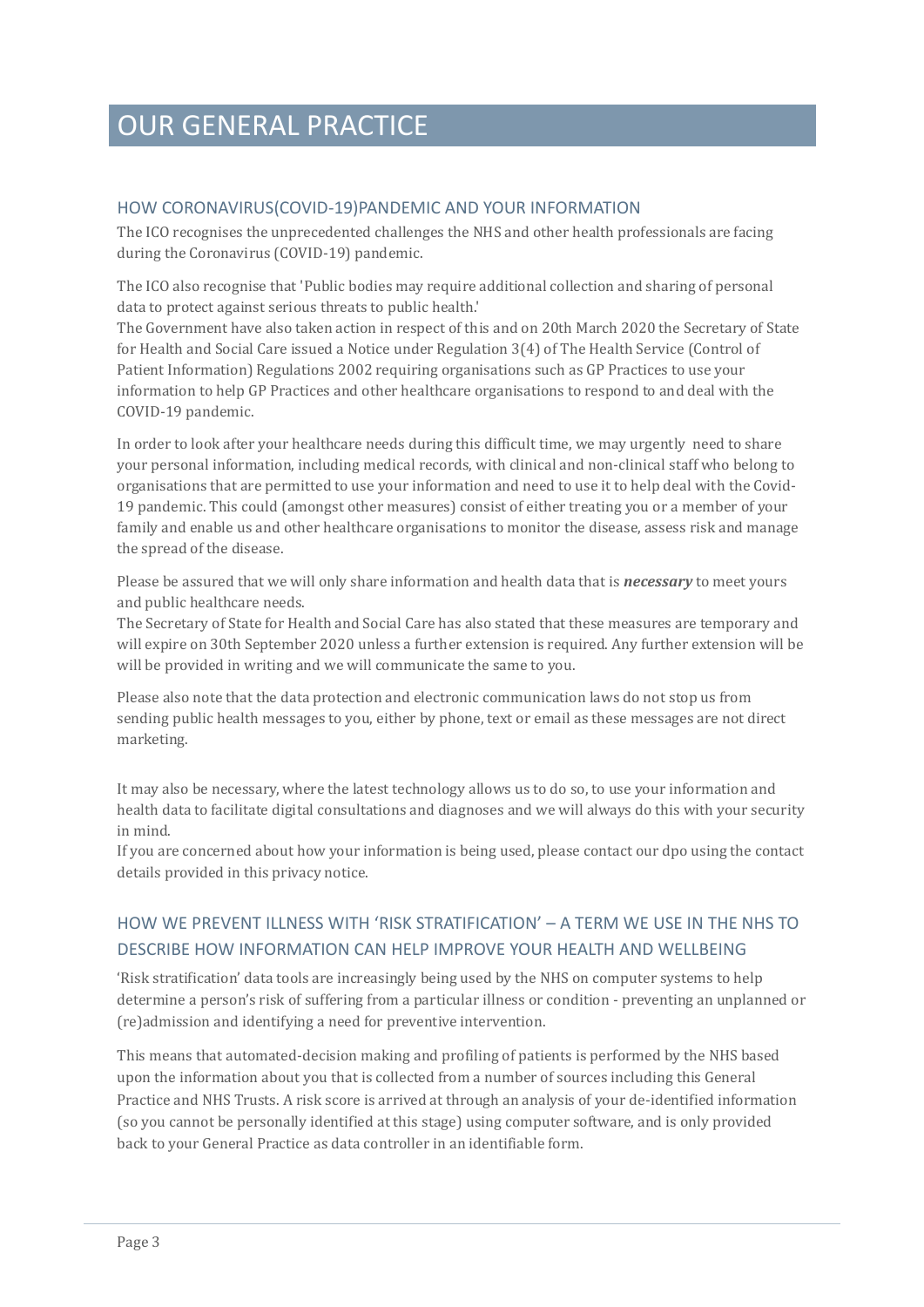### OUR GENERAL PRACTICE

Risk stratification enables your GP to focus on preventing your ill health and not just the treatment of sickness. If necessary your GP may be able to offer you additional services. Please note that you have the right to opt out of your data being used in this way by contacting our General Practice - contact details are included at the end of this Practice Privacy Notice.

#### THE YORKSHIRE & HUMBER CARE RECORD

The Yorkshire & Humber Care Record is a shared system that allows Healthcare staff within the Humber, Coast and Vale Health and Social Care community to appropriately access the most up-to-date and correct information about patients, to deliver the best possible care. The Yorkshire & Humber Care Record Guarantee is our commitment that we will use records about you in ways that respect your rights and promote your health and wellbeing.

If you would like any further information, or would like to discuss this further, please contact us using the details provided on the final page.

#### MEDICINES MANAGEMENT – REVIEWING YOU PRESCRIPTIONS

Your GP Practice supports a medicines management review service of medications prescribed to its patients. This service involves a review of prescribed medications to ensure patients receive the most appropriate, up to date and cost-effective treatments. This service is provided by qualified and registered healthcare professionals from within the GP practice, our NHS Primary Care Network, NHS North Yorkshire Clinical Commissioning Group or by external partners approved by the GP practice. Patient identifiable information does not leave the practice system but is accessed to ensure only appropriate clinical recommendations or decisions are made for each patient. Each patient can opt out of (or back into) the practice using their data for anything other than specified purposes or where there is a lawful requirement to do so.

#### CCTV CAMERAS – EMPLOYEE MONITORING, STAFF SECURITY & CRIME PREVENTION

Our General Practice may make CCTV video recordings that are captured and stored for the purposes of holding data relating to employee monitoring, staff security and to also identify individuals engaged in criminal activity on our premises. This footage is of sufficient quality to identify individuals and will be made available to the police should they legally request to view it. Our CCTV recordings are stored securely and encrypted wherever possible. Individuals have the right to request a copy of any CCTV footage in which they are in focus and/or clearly identifiable. If the request is valid and permissible we can supply the individual with that footage within 30 days of the validation.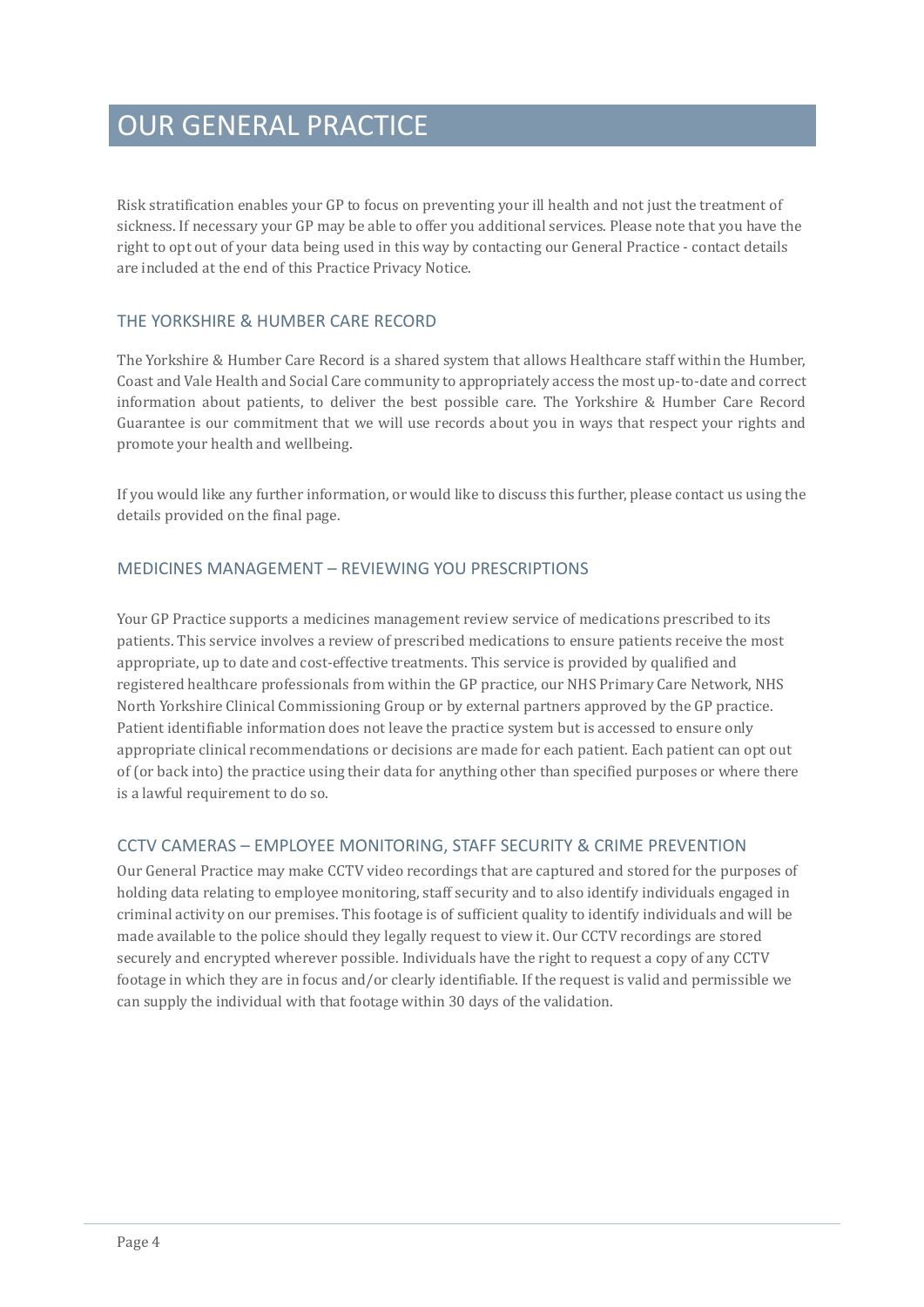### YOUR MEDICAL RECORDS

### <span id="page-6-0"></span>Your Medical Records



MEDICAL RECORDS CAN BE DEFINED AS A "CHRONOLOGICAL WRITTEN ACCOUNT OF A PATIENT'S EXAMINATION AND TREATMENT THAT INCLUDES THE PATIENT'S MEDICAL HISTORY AND COMPLAINTS, THE PHYSICIAN'S PHYSICAL FINDINGS, THE RESULTS OF DIAGNOSTIC TESTS AND PROCEDURES, MEDICATIONS AND THERAPEUTIC PROCEDURES."

#### CAN I ASK FOR MY PERSONAL **NHS SUMMARY CARE** MEDICAL RECORDS TO BE DELETED?

There is no absolute 'right to be forgotten' on General Practice computer systems. Patients can ask for their personal data to be erased when there is no compelling reason for its continued processing. Requests by our patients will be assessed on their own merits. We have very good reasons for lawfully processing much of the personal information we hold for the purposes of providing continued patient and community care. In summary patients need to understand how medical records benefit both their own health needs and those of the broader population. Some of the purposes why your personal medical records need to be processed are:

- To ensure you receive the best possible care, your records are used to facilitate the ongoing treatment and emergency care you receive from the NHS – for example in a medical emergency it could be critical for a clinician to know if you suffer allergic reactions to certain medicines.
- Information held about you may be used to help protect the health of the public and to help us manage the NHS.
- NHS England and its Clinical Commissioning Groups are tasked by the UK Government to obtain a picture of the health and needs of the local population.
- Information may be used within our General Practice for clinical audit to monitor the quality of the service we provide.
- Some of this information will be held centrally and used for statistical purposes. Where we do this, we take strict measures to ensure that individual patients cannot be identified.
- Sometimes your information may be requested to be used for research purposes our surgery will always gain your consent before releasing the information for this purpose.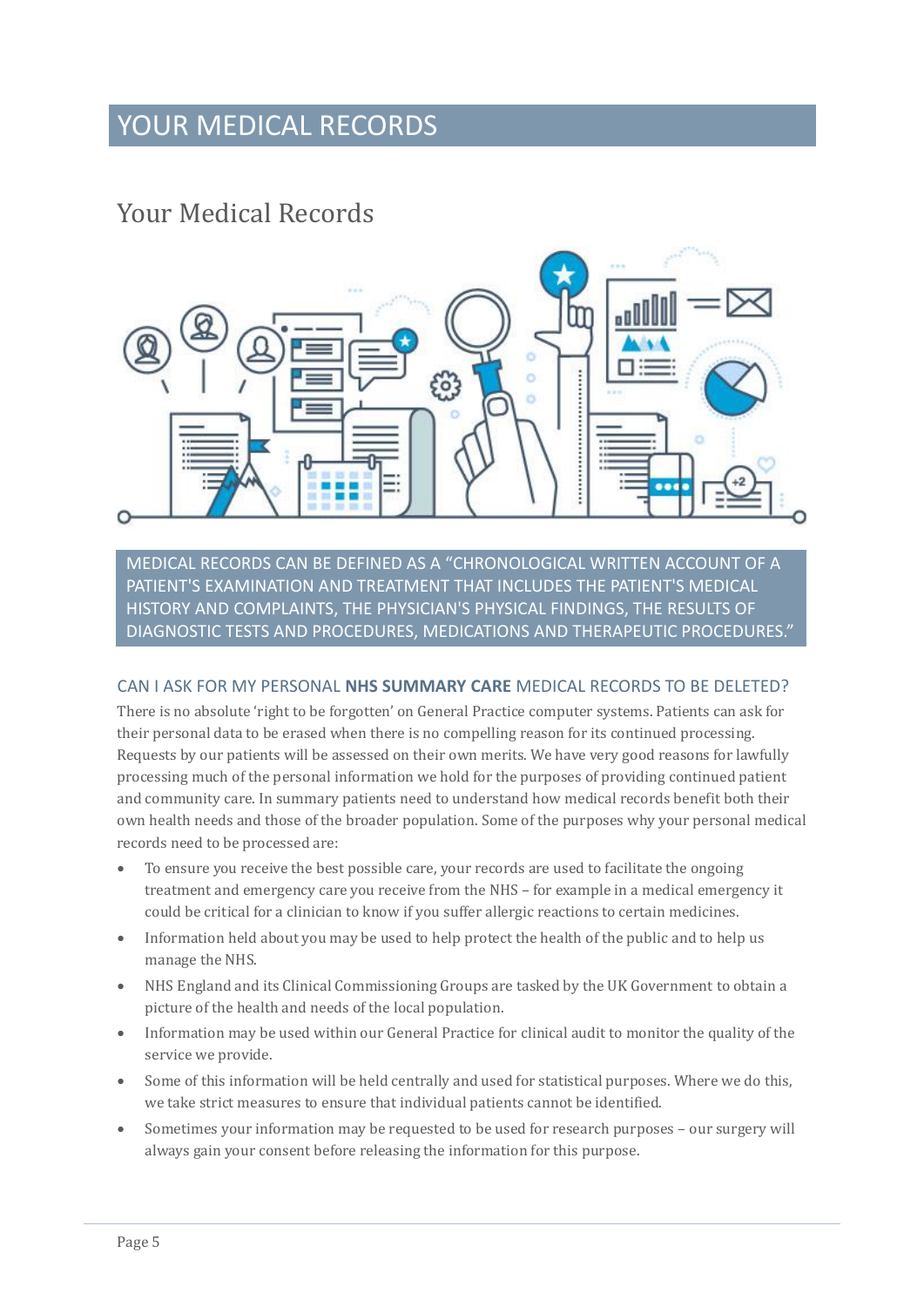### YOUR MEDICAL RECORDS

#### CAN I OBJECT TO HOW MY INFORMATION IS PROCESSED AND USED ELSEWHERE?

You have the right to control how medical information about you is processed, used, shared, disseminated or sold, for purposes other than your direct medical care - so called **secondary uses** (or purposes). Secondary uses are not about information sharing between healthcare professionals.

Secondary uses include projects involved in risk stratification, "population health management", national clinical audits, research, healthcare planning, commissioning of healthcare services by CCGs (Clinical Commissioning Groups), commercial and even political uses.

You can control your personal confidential information by expressing an objection, or "opt-out" to our surgery. We will then add a special *read-code*, or electronic flag, to your GP record on the computer systems we use. Secondary use objections (classed as either a **Type 1** or **Type 2** opt-outs) will in no way affect how healthcare professionals provide you with direct medical care, or prevent them accessing your medical record if and when appropriate, and with your explicit consent. With a Type 1 or Type 2 opt-out in force, you may still be invited to cervical screening, breast screening, bowel cancer screening, diabetic retinopathy screening, abdominal aortic aneurysm screening, and any other current or future national screening programmes.

#### Type 1 opt-out

A Type 1 opt-out (sometimes referred to as a **XaZ89 or 9Nu0** opt-out) when present in your GP record, should prevent identifiable information about you being extracted from your GP record, and uploaded to any other organisation for purposes other than your direct care. If you request a Type 1 opt-out then it will prohibit extraction and uploading for all of the following secondary uses:

- Risk stratification schemes
- National clinical audits (such as the National Diabetes Audit)
- The Clinical Practice Research Datalink (CPRD)
- Extraction of de-identified information about you concerning any eMed3 (i.e. fit notes)
- Statement of Fitness to Work reports (i.e. sick notes), uploaded to NHS Digital, and subsequently passed by NHS Digital to the Department of Work and Pensions
- All extractions and uploading of identifiable information about you to NHS Digital, for any secondary purpose (so-called GPES extractions)

#### <span id="page-7-0"></span>How the NHS and care services use your information

Filey Surgery is one of many organisations working in the health and care system to improve care for patients and the public). Whenever you use a health or care service, such as attending Accident & Emergency or using Community Care services, important information about you is collected in a patient record for that service. Collecting this information helps to ensure you get the best possible care and treatment. The information collected about you when you use these services can also be used and provided to other organisations for purposes beyond your individual care, for instance to help with:

- improving the quality and standards of care provided
- research into the development of new treatments
- preventing illness and diseases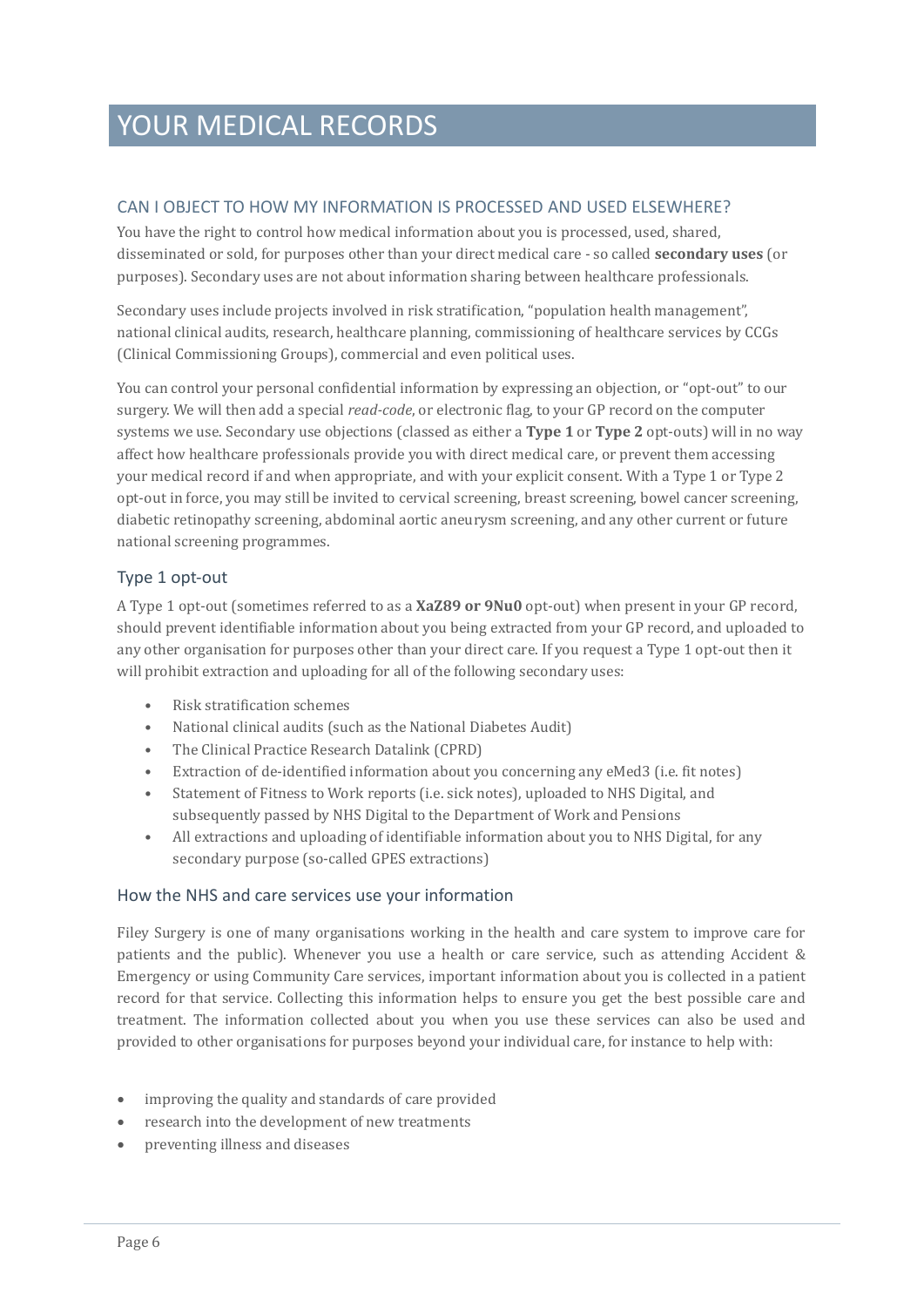### YOUR MEDICAL RECORDS

- monitoring safety
- planning services

This may only take place when there is a clear legal basis to use this information. All these uses help to provide better health and care for you, your family and future generations. Confidential patient information about your health and care is only used like this where allowed by law. Most of the time, anonymised data is used for research and planning so that you cannot be identified in which case your confidential patient information isn't needed.

You have a choice about whether you want your confidential patient information to be used in this way. If you are happy with this use of information you do not need to do anything. If you do choose to opt out your confidential patient information will still be used to support your individual care.

To find out more or to register your choice to opt out, please visit www.nhs.uk/your-nhs-data-matters. On this web page you will:

- See what is meant by confidential patient information
- Find examples of when confidential patient information is used for individual care and examples of when it is used for purposes beyond individual care
- Find out more about the benefits of sharing data
- Understand more about who uses the data
- Find out how your data is protected
- Be able to access the system to view, set or change your opt-out setting
- Find the contact telephone number if you want to know any more or to set/change your opt-out by phone
- See the situations where the opt-out will not apply

You can also find out more about how patient information is used at:

https://www.hra.nhs.uk/information-about-patients/ (which covers health and care research); and https://understandingpatientdata.org.uk/what-you-need-know (which covers how and why patient information is used, the safeguards and how decisions are made)

You can change your mind about your choice at any time. Data being used or shared for purposes beyond individual care does not include your data being shared with insurance companies or used for marketing purposes and data would only be used in this way with your specific agreement.

Health and care organisations have until March 2021 to put systems and processes in place so they can be compliant with the national data opt-out and apply your choice to any confidential patient information they use or share for purposes beyond your individual care. Our organization is currently compliant with the national data opt-out policy.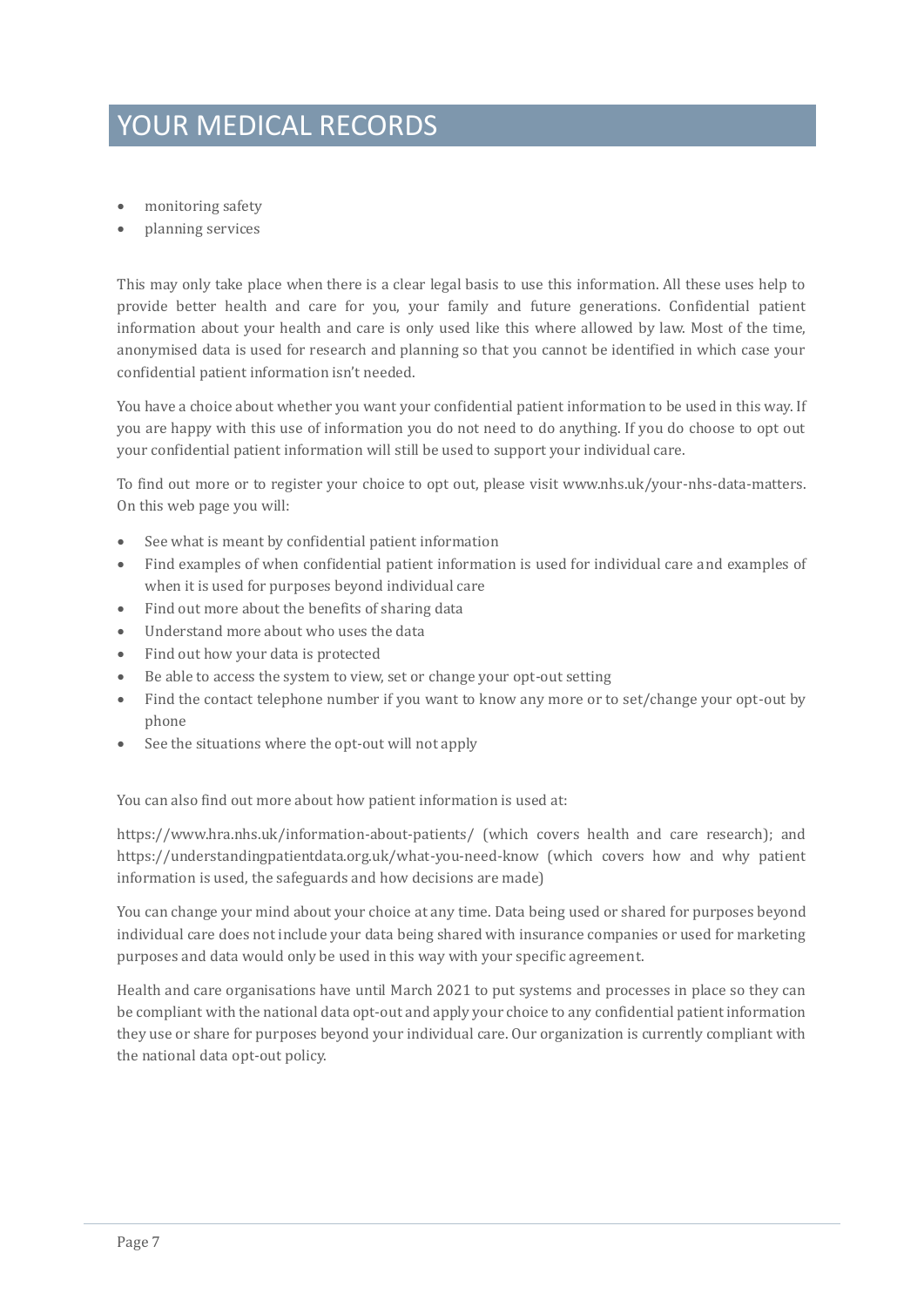### ELECTRONIC PATIENT RECORDS (EPR) SYSTEM

### Electronic Patient Records (EPR) system



THIS PRACTICE USES AN EPR (ELECTRONIC PATIENT RECORD) COMPUTER SERVICE SUPPLIED BY AN NHS-APPROVED HEALTH IT SYSTEMS COMPANY WHO ARE LOCATED IN ENGLAND - FOR STORING AND PROCESSING YOUR MEDICAL RECORDS DIGITALLY. YOUR PERSONAL DATA IS REFERRED TO AS A SUMMARY CARE RECORD

This system has been developed to help us treat our patients more effectively and to give healthcare staff quicker and easier access to up-to-date information about your treatment. All practice staff who are directly involved with your care will have some level of access to this system, which will be updated at each point of a patient's care. Your personal EPR is referred to as a **Summary Care Record** - an example of a database that processes your data for primary medical uses only, that is for the provision of direct medical care by healthcare professionals. Your records will include important information about your health, including medical history, medications, current prescriptions, allergies, laboratory test results, radiology images, immunisation status and more. It will also include the required personal information we need for our records, including name, date of birth, address, contact phone number and next of kin contact details.

#### WHO CAN SEE MY **NHS SUMMARY CARE** RECORD?

Here at the practice we have tight controls in place to ensure that only those directly involved in your care will be allowed access to your Electronic Patient Record and they will only have access to the relevant parts of your Electronic Patient Record that they need in order to do their job. Therefore, anyone who has access to your records:

- Must be directly involved in your care and treatment at the practice
- Will have been assigned a secure access method which uniquely identifies them
- Will only see the information they need to do their job
- Will have their details recorded for every action that is taken on the system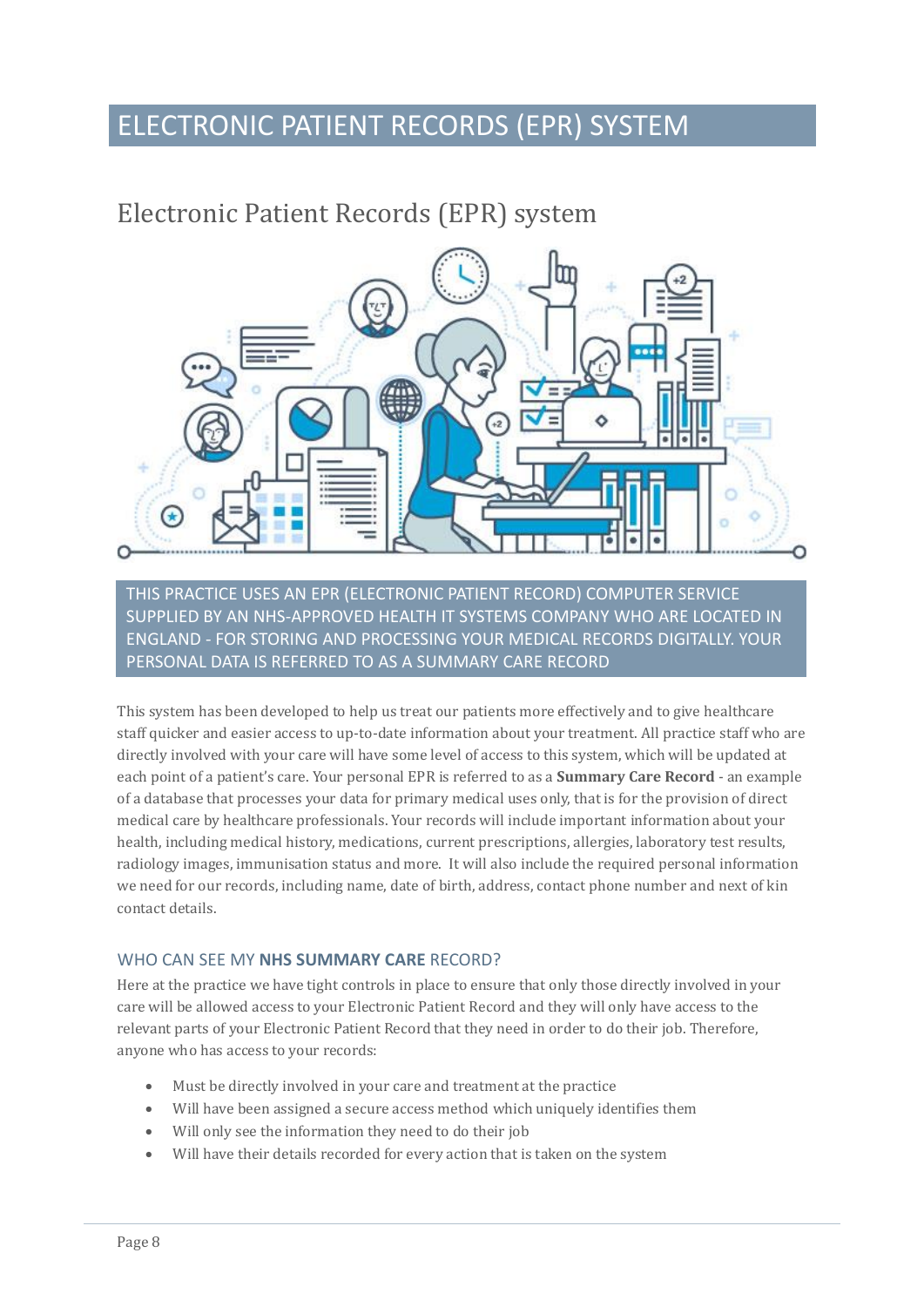### HOW LONG DO YOU KEEP MEDICAL RECORDS FOR?

### <span id="page-10-0"></span>How long do you keep medical records for?



NHS ENGLAND REQUIRES THAT GP RECORDS SHOULD BE RETAINED UNTIL 10 YEARS AFTER THE PATIENT'S DEATH OR AFTER THE PATIENT HAS PERMANENTLY LEFT THE COUNTRY, UNLESS THEY REMAIN IN THE EUROPEAN UNION. UNLESS THE GP IS NOTIFIED OTHERWISE THE RECORD MUST BE RETAINED FOR 100 YEARS.

#### CHILDREN AND YOUNG PEOPLE RECORDS

NHS England requires that all types of records for children and young people should be retained until the patient is 25 (or 26 if they are 17 when treatment ends) or eight years after their death, if sooner.

If a child's illness or death could be relevant to an adult condition or have genetic implications for their family, records may be kept for longer.

#### MATERNITY RECORDS (INCLUDING OBSTETRIC AND MIDWIFERY RECORDS)

NHS England requires that maternity records must be retained for 25 years after the birth of the last child.

#### MENTAL HEALTH RECORDS

NHS England requires that records of people who have been treated for a mental disorder should be retained for 20 years after the date of last contact between the patient and any healthcare professional employed by the mental health provider, or 8 years after the death of the patient if sooner.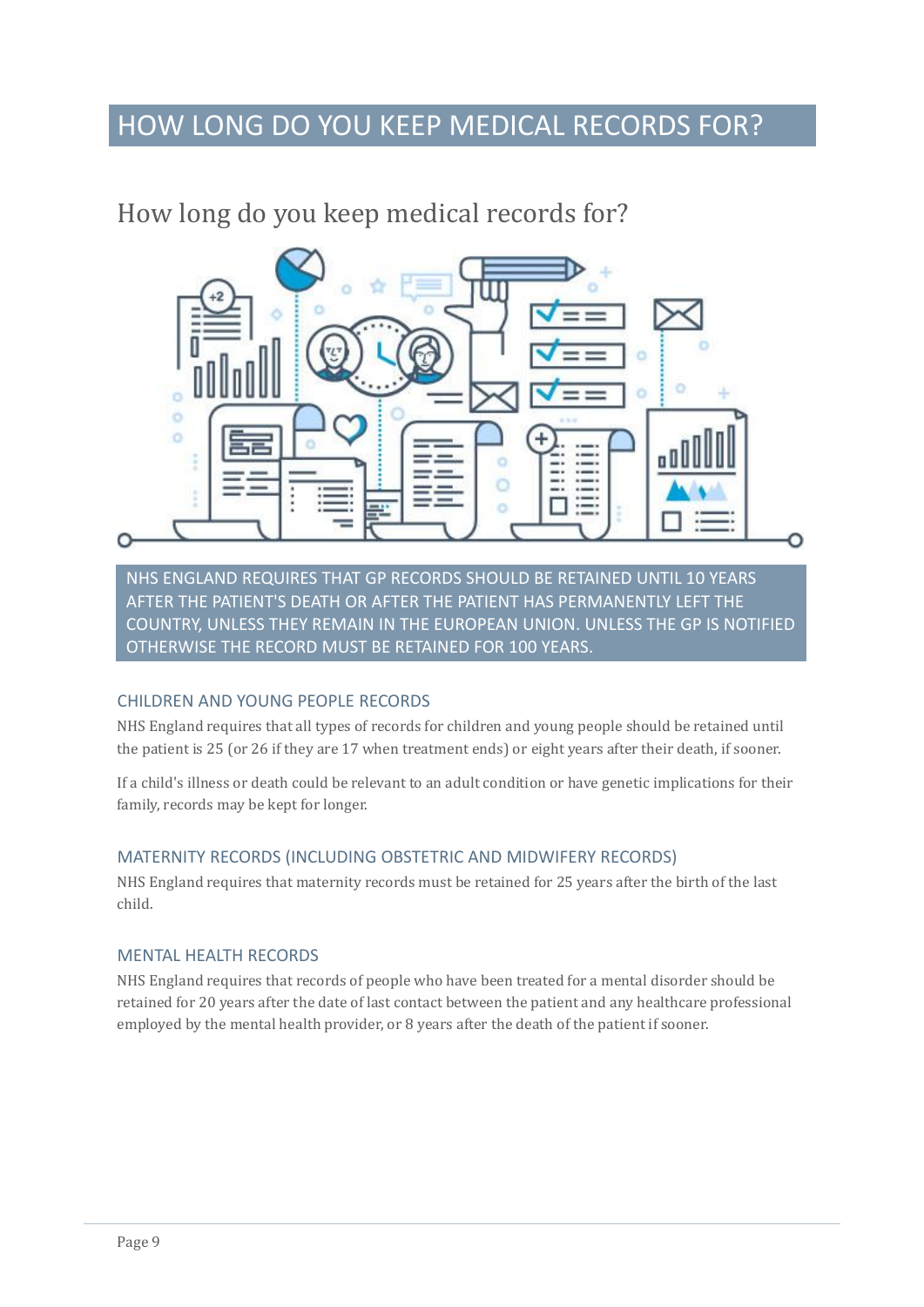### OUR PRIVACY PROMISE

### <span id="page-11-0"></span>Our Privacy Promise



#### EVERY MEMBER OF STAFF WHO WORKS FOR AN NHS ORGANISATION HAS A LEGAL OBLIGATION TO KEEP INFORMATION ABOUT YOU CONFIDENTIAL.

#### WE PROMISE:

- To keep your personal data safe and private.
- To give you ways to manage and review how we process and control your data.
- Not to sell your personal data.
- To handle personal data only in ways that patients would reasonably expect.
- Have a basis in law for collecting and using your data and to not do anything unlawful with it.
- Not use your data in ways that are unfair (e.g. in ways you have not been told about and would not expect; where you have a choice but have not had an opportunity or been told how to exercise it; or where the use has an unjustified adverse effect).
- To be open and transparent about how we intend to use your data and who we will share it with.
- We will only ever use or pass on information about you if others involved in your care have a genuine need for it.
- We will not disclose your information to any third party without your permission unless in exceptional circumstances (e.g. life or death situations) or if the law requires it to be passed on.

We also operate in accordance with an information sharing principle following Dame Fiona Caldicott's (The UK Government's appointed National Data Guardian for health and social care) information sharing review; *Information to share or not to share* - "The duty to share information can be as important as the duty to protect patient confidentiality." This means that health and social care professionals should have the confidence to share information in the best interests of their patients within the framework set out by the Caldicott principles. They are supported by the policies of their employers, regulators and professional bodies.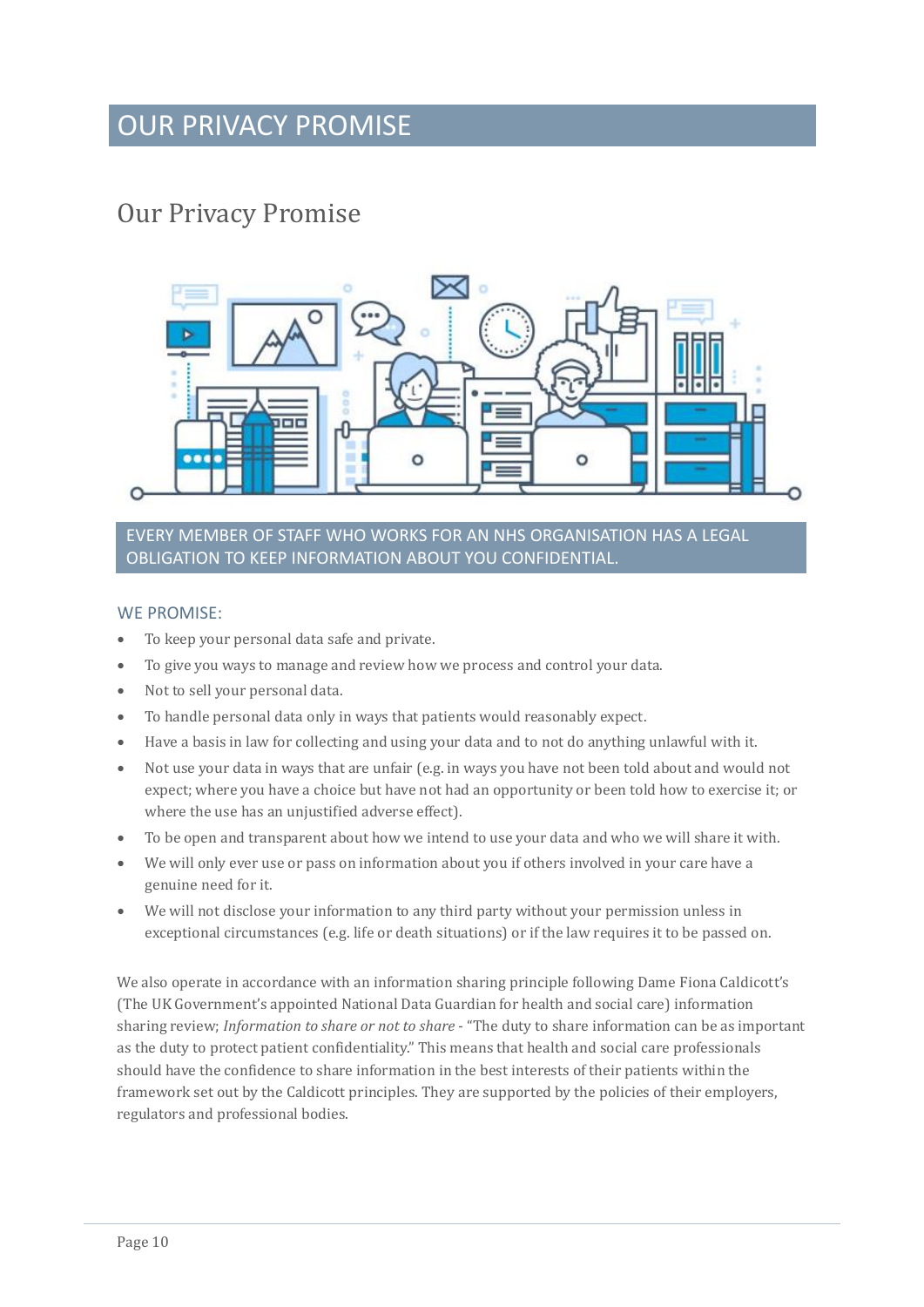### HOW THE LAW PROTECTS YOUR CONFIDENTIALITY

### <span id="page-12-0"></span>How the law protects your confidentiality

We are committed to protecting your privacy and will only use information collected lawfully in accordance with:

- Data Protection Act 2018 (based on the EU's GDRP General Data Protection Regulations)
- Human Rights Act 1998
- Common Law Duty of Confidentiality
- Health and Social Care Act 2012
- NHS Codes of Confidentiality, Information Security and Records Management
- Information: To Share or Not to Share Review
- Gender Recognition Act 2004
- Freedom of Information Act 2000

#### OUR LEGAL OBLIGATIONS TO PROTECT YOUR PERSONAL DATA

This General Practice is registered with the UK's Information Commissioners Office (ICO) and complies with the Data Protection Act 1998 and its replacement the Data Protection Act 2018. The law is being updated to reflect a European-wide legal framework that applies from 25 May 2018 onwards and is designed to help improve the protection of personal data of individuals – such as our patients and staff.

This includes protection against unauthorised or unlawful processing of personal data and against accidental loss, destruction or damage of your data. It requires that appropriate technical or organisational measures are used – so we have policies, procedures and staff training in place to keep your personal data private.

UK and European law demands that in order for our processing to be fair, the 'data controller' (our General Practice who is in control of processing medical records) has to make certain information available to patients or 'data subjects' by allowing you to make a Subject Access Request - contact details are included at the end of this Practice Privacy Notice should you wish to make a request.

#### OUR DUTY OF CONFIDENTIALITY

Under common law our General Practice has a legal duty of confidentiality to safeguard the confidential health data of our patients. Because we control patient healthcare records on paper and digitally we are classed as a responsible 'public authority' as well as a 'data controller' by the Information Commissioners Office (ICO) – this is because we decide how, why, what, when and for how long personal data of our patients are processed.

#### IMPLIED CONSENT

Healthcare providers such as our General Practice generally operate on the basis of implied consent to use patient medical records for the purposes of direct patient care, without breaching confidentiality.

However - we cannot rely on a patient's implied consent to use their confidential personal data for other non-direct patient care related activities and therefore we must justify any processing under another lawful basis, such as explicit patient consent or legal gateway.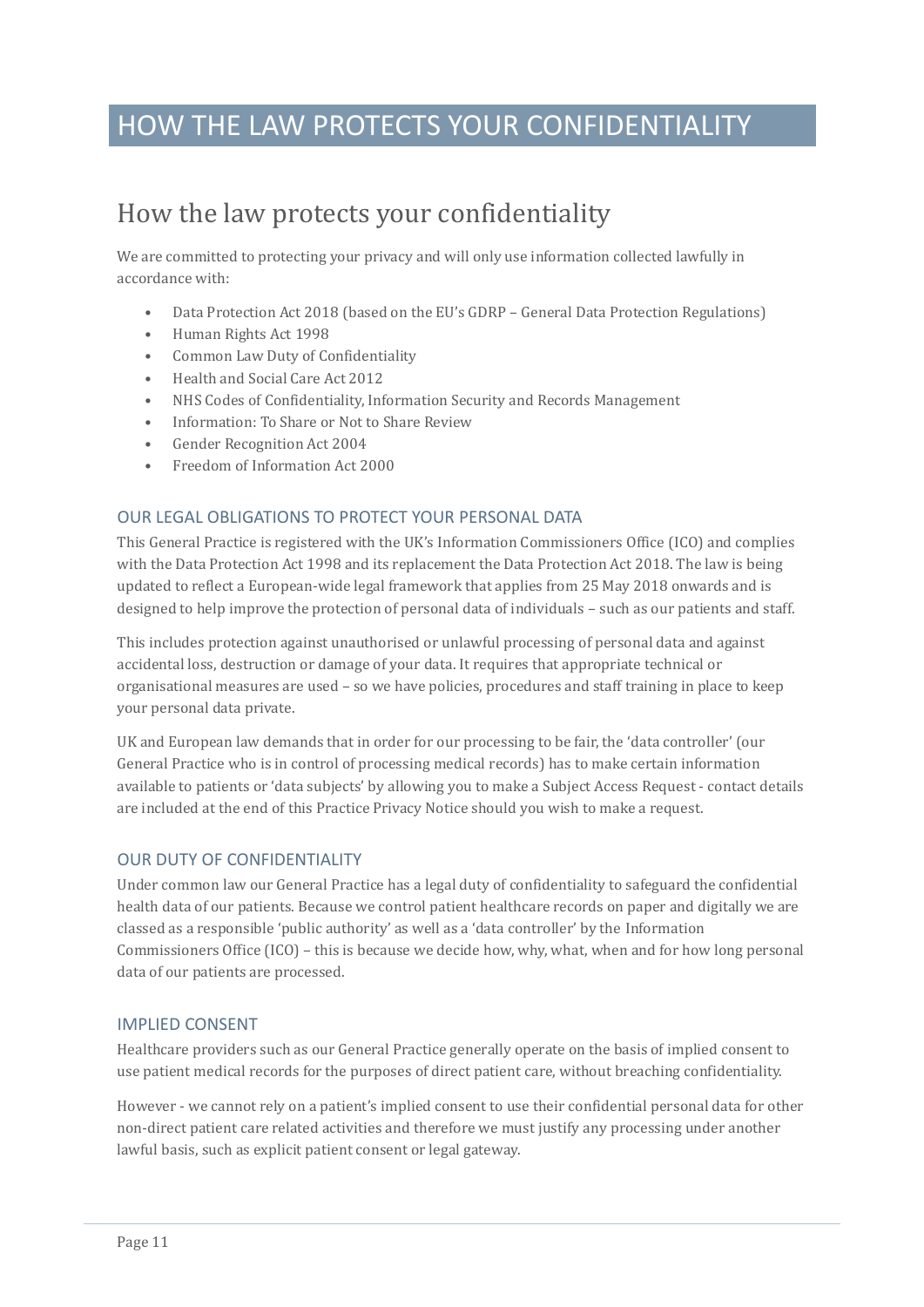### WHO ARE OUR PARTNER ORGANISATIONS?

### <span id="page-13-0"></span>Who are our partner organisations?



We may have to share your information, subject to strict agreements on how it will be used, with the following organisations:

- NHS Trusts / Foundation Trusts
- GP's
- NHS Commissioning Support Units
- Independent Contractors such as dentists, opticians, pharmacists
- Private Sector Providers
- Voluntary Sector Providers
- Ambulance Trusts
- Clinical Commissioning Groups
- Social Care Services
- Health and Social Care Information Centre (HSCIC)
- Local Authorities
- Education Services
- Fire and Rescue Services
- Police & Judicial Services
- Voluntary Sector Providers
- Private Sector Providers
- Other 'data processors' which you will be informed of such as TPP SystmOne and EMIS

Note: in some cases you will be asked for explicit consent for personal data sharing when this is required. We may also use external companies to process personal information, such as for archiving purposes. These companies are bound by contractual agreements to ensure information is kept confidential and secure.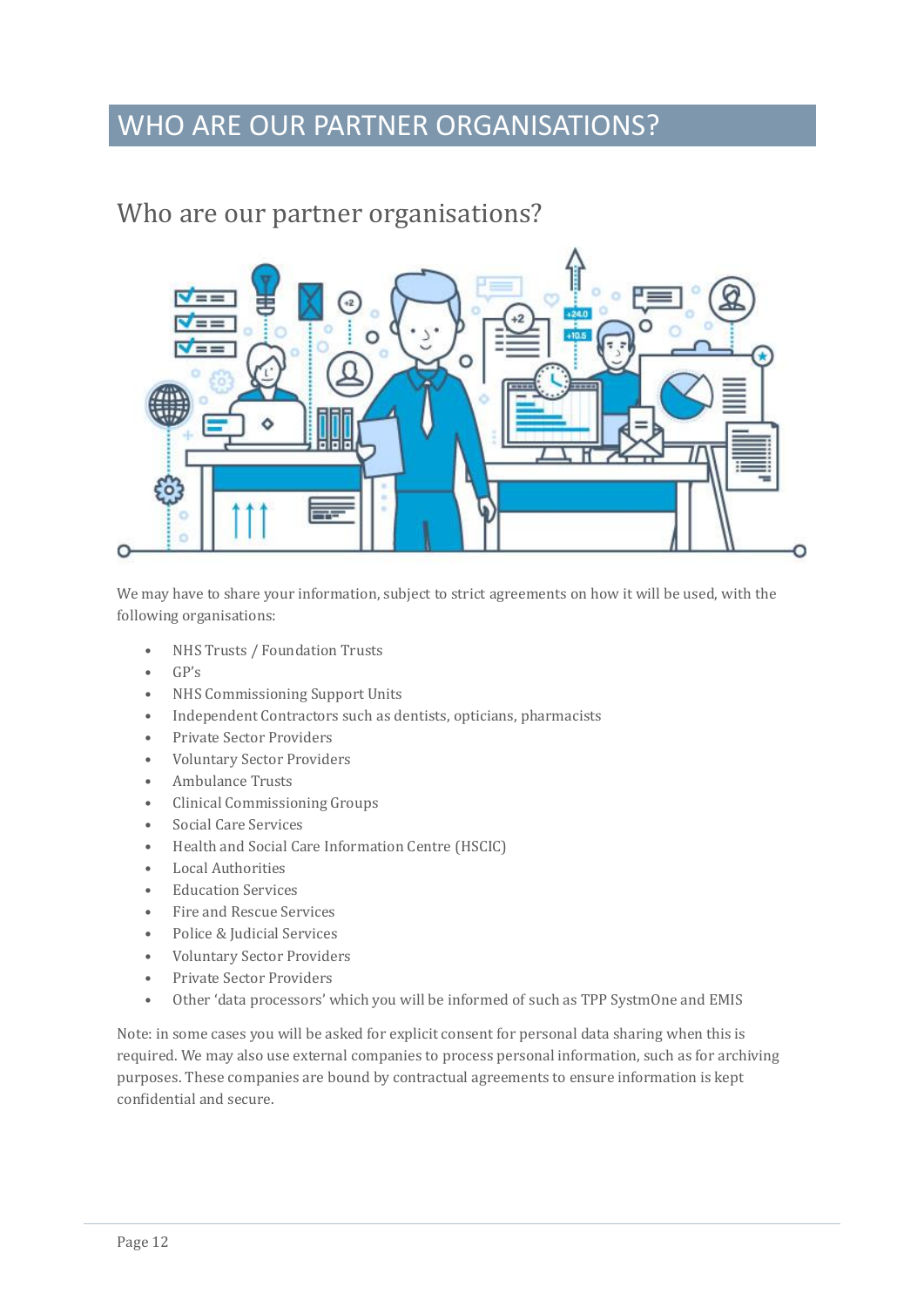### SUBJECT ACCESS REQUESTS AND DATA PORTABILITY

### <span id="page-14-0"></span>Subject Access Requests and Data Portability



#### SUBJECT ACCESS REQUESTS (SAR), RECTIFICATIONS AND ERASURE

You have a right under the Data Protection Act (as amended) to request access to view or to obtain copies of what information our surgery holds about you and to have it amended should it be inaccurate.

In some circumstances you may also request the erasure of your personal data that we hold. In order to request this, you need to do the following:

- Your request must be made in writing to our Data Controller (details below).
- For information from the hospital you should write directly to them.
- Normally there is no charge to have a printed copy of the information we hold about you. However, we may refuse to comply with a request for erasure if it is 'manifestly unfounded or excessive', taking into account whether the request is repetitive in nature. If we consider that your request fits this description, we will justify our decision in writing to you by:
	- o requesting a "reasonable fee" in advance to cover our excess administration costs to deal with a very complex request; or
	- o refuse to deal with your request providing a clear justification.
- We are required to respond to you within one month, unless it is a complex request which we will inform you of. Then we are required to respond to you within two further months.
- You will need to give adequate information (for example full name, address, date of birth, NHS number and details of your request) so that your identity can be verified and your records located.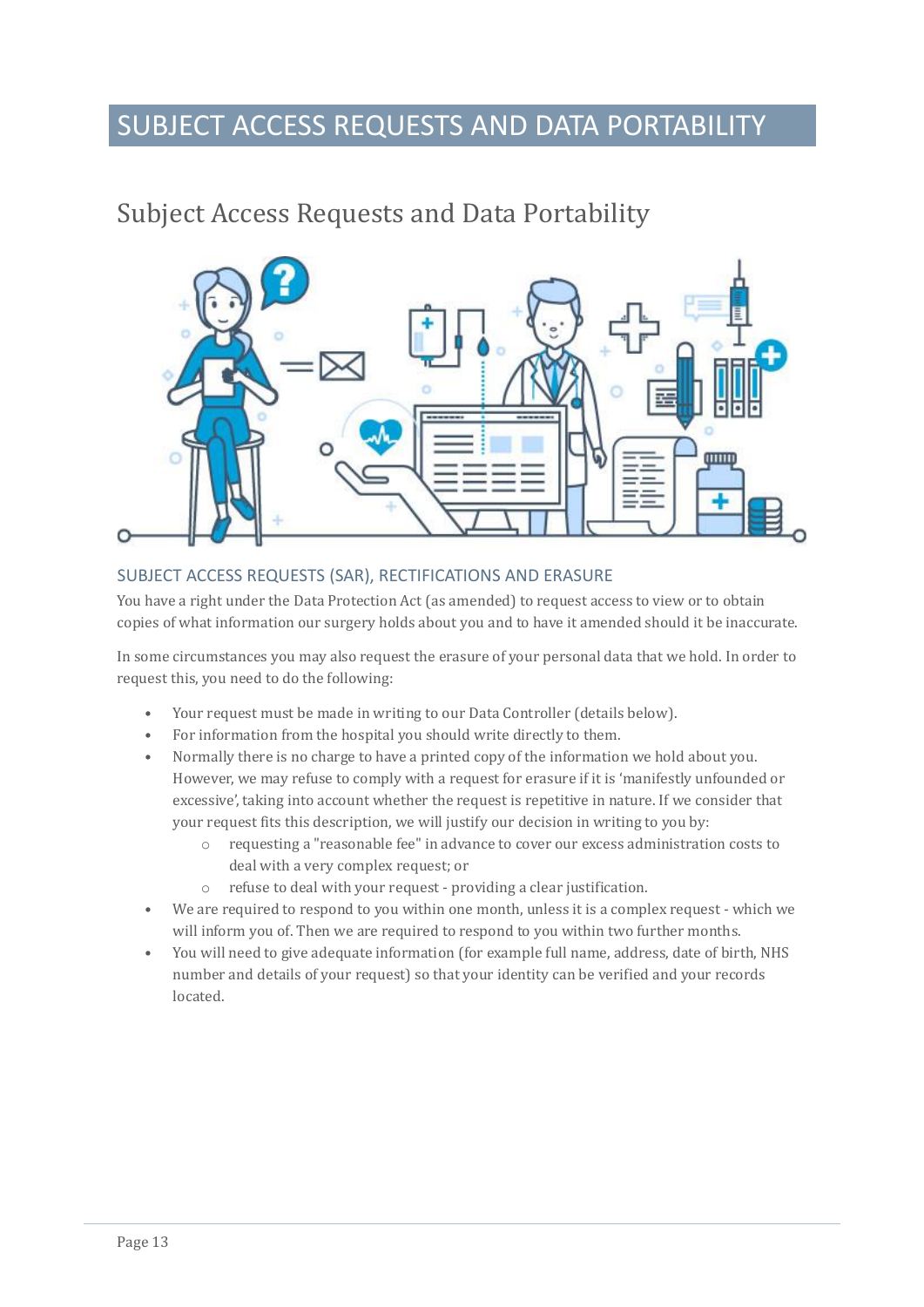### SUBJECT ACCESS REQUESTS AND DATA PORTABILITY

#### REQUESTING A COPY OR TRANSFER OF YOUR DATA – REFERRED TO AS 'DATA PORTABILITY'

You have the right to data portability. This allows patients to obtain and reuse their personal data they have provided to us for their own purposes across different services – for example, if you migrate to a foreign country you may wish us to transfer or transmit your EPR (Electronic Patient Record) directly to your new healthcare provider who is not part of the NHS - so they can import your medical records into their own IT system.

Patients need to complete our Subject Access Request (SAR) form to request a digital or paper copy of their data or to request an electronic transfer of the data to another data controller.

- 1. In the first instance we prefer to signpost patients to **NHS Patient Online** a website where you can view your personal GP record (which includes coded information about allergies, immunisations, diagnoses, medication and test results).
- 2. In other instances we can securely email you details of your Summary Care Record via **Encrypted NHS Mail**. This will require your access to a personal email account and a webbrowser – so you can setup a free NHS online account to unlock and view your safeguarded medical records that are encrypted by NHS Digital.
- 3. Alternatively, we can provide your personal medical records as **digital files**  as either text (.txt format) or spreadsheet (.csv format) documents via a secure web transfer service.

In all of the above instances we will need you to verify your identity to ensure that your personal medical records are only released to you - or an appointed person you have authorised us to send your confidential data to.

#### DATA CONTROLLER

The practice is legally classified as a Data Controller because of the way we process personal data of patients and staff. Our entire organisation is responsible for keeping your information secure and confidential – however our main representative for handling your personal data related questions or Subject Access Requests (SAR) is our Data Protection Officer (DPO).

#### DATA PROTECTION OFFICER (DPO)

Our Practice Manager is currently the main contact for all personal data queries and Subject Access Requests (SAR) and fulfils the role of our Data Protection Officer until further notice. Contact details are shown in the table below.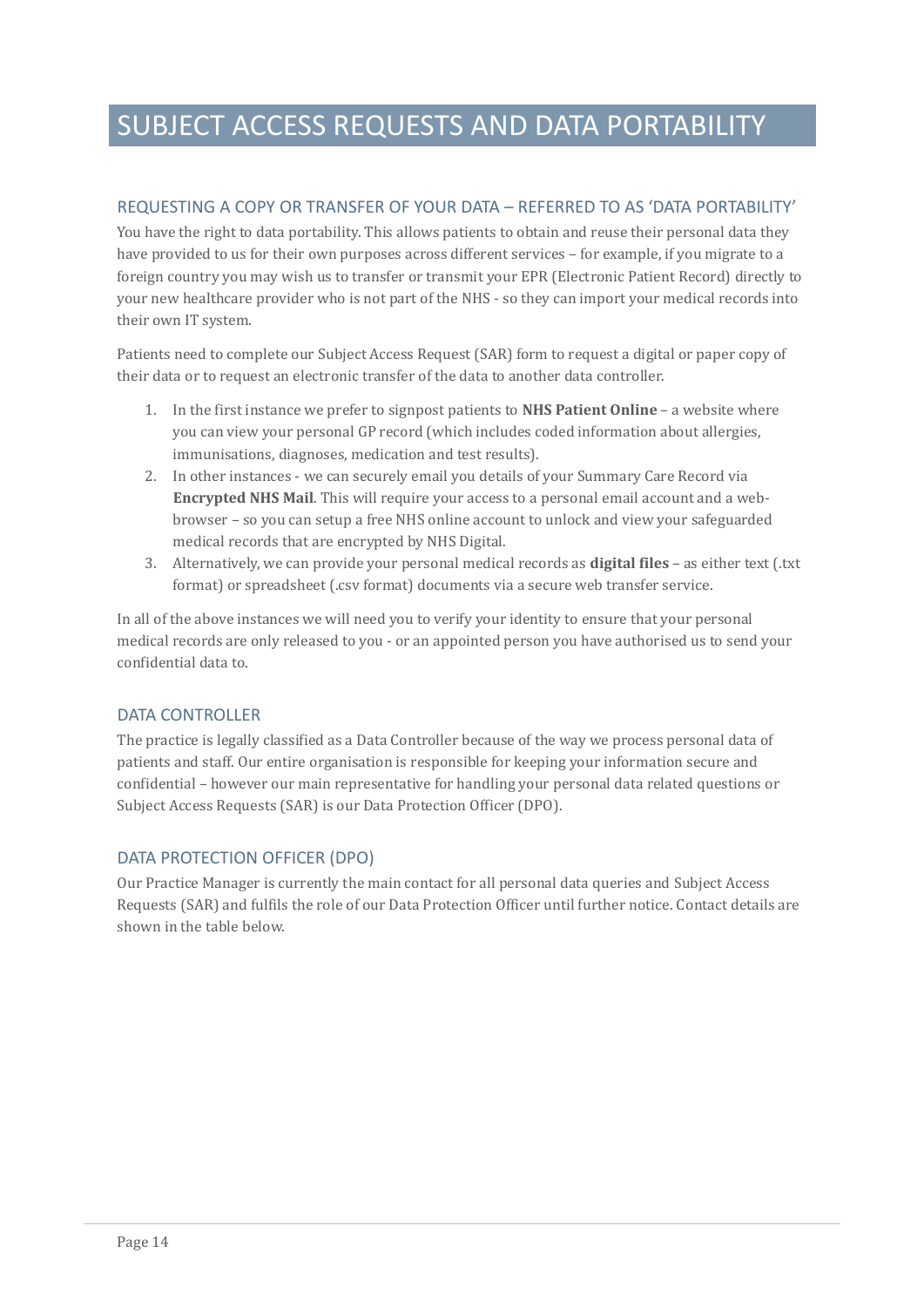### WEBSITE COOKIES

### <span id="page-16-0"></span>Website cookies



Website cookies are small computer files that get sent down to your PC, tablet or mobile phone by websites when you visit them. They stay on your device and get sent back to the website they came from, when you go there again. Cookies store information about your visits to that website, such as your choices and other details. Some of this data does not contain personal details about you or your business, but it is still protected by this Patient Privacy notice. By using our website you agree that we can place these types of cookies on your device, however you can block these cookies using your web browser settings. Our General Practice may use these different types of cookies on our website…

#### SESSION COOKIES (TEMPORARY ONLY)

Session cookies last only for the duration of your visit and are deleted when you close your browser. These facilitate various tasks such as allowing a website to identify that a user of a particular device is navigating from page to page, supporting website security or basic functionality. Many of the cookies we use are session cookies. For example, they help us to ensure the security of your session, and can also keep you signed in to our website while you move between pages or service your online account. Our session cookies used for security are designed to be very difficult to use except by us when you have an active session. They contain no personal information that can be used to identify an individual.

#### PERSISTENT COOKIES (LAST FOREVER UNLESS CLEARED BY YOU)

Persistent cookies last after you have closed your browser, and allow a website to remember your actions and preferences. Sometimes persistent cookies are used by websites to provide targeted content based upon the browsing history of the device. We use persistent cookies in a few ways, for example - to remember you have visited our website before and to prevent us showing you a 'Cookie Information' banner being shown every time you revisit the website. We also use persistent cookies to allow us to analyse customer visits to our site. These cookies help us to understand how web visitors arrive at and use our site so we can improve our online service.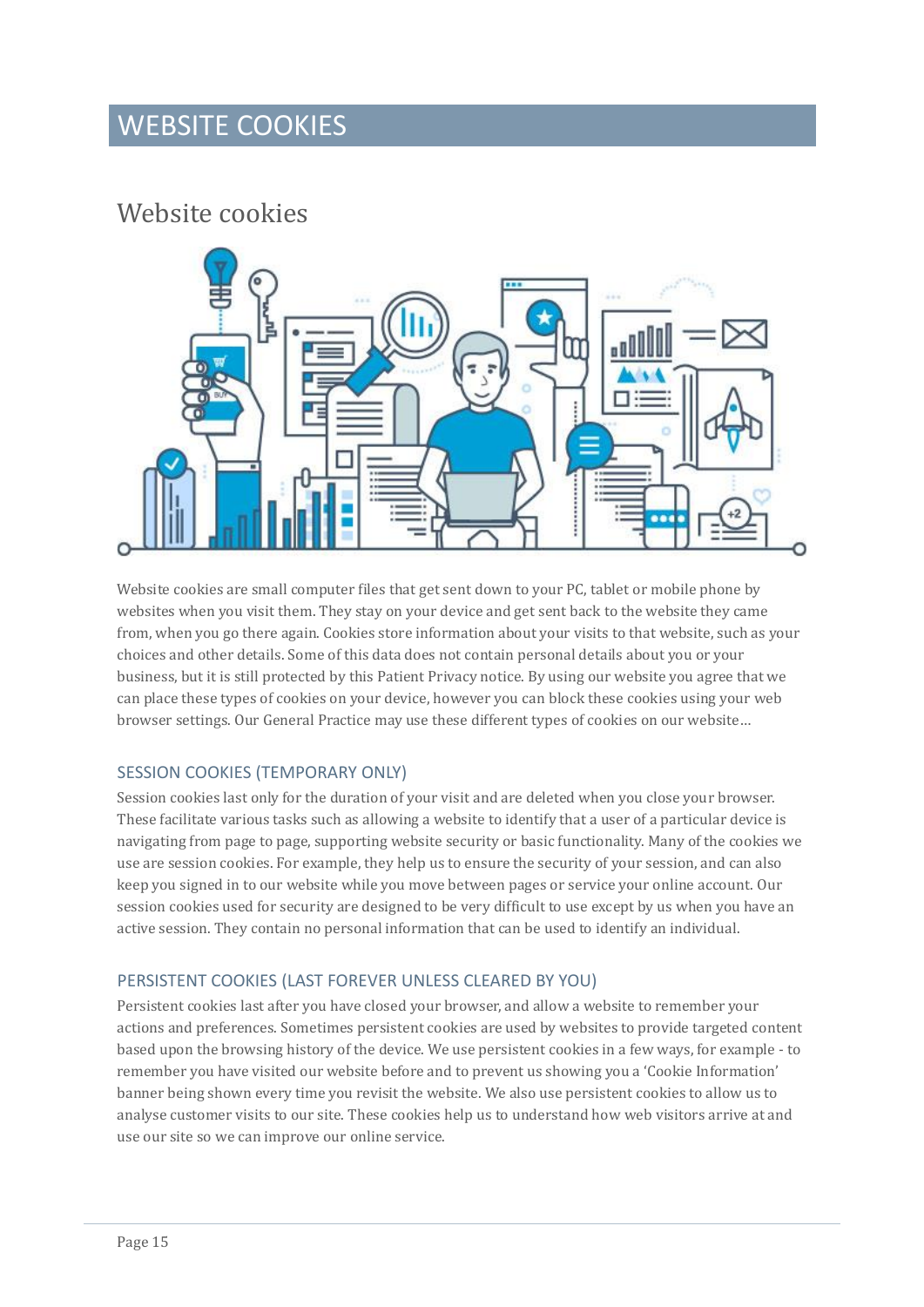### WEBSITE COOKIES

#### FIRST AND THIRD PARTY COOKIES

Whether a cookie is a first or third party cookie depends on which website the cookie comes from. First party cookies are those set by or on behalf of the website visited. All other cookies are third party cookies. We use both first party and third party cookies.

#### PERFORMANCE COOKIES

These cookies collect information about how visitors use a web site, for instance which pages visitors go to most often, and if they get error messages from web pages. These cookies don't collect information that identifies a visitor although they may collect the IP address of the device used to access the site. All information these cookies collect is anonymous and is only used to improve how a website works, the user experience and to optimise our content messages.

#### FUNCTIONALITY COOKIES

These cookies allow the website to remember choices you make (such as your name in a form). They may also be used to provide services you have requested such as watching a video. The information these cookies collect is anonymised (i.e. it does not contain your name, address etc.) and they do not track your browsing activity across other websites.

#### TARGETING COOKIES

These cookies collect several pieces of information about your browsing habits. If we use them they are usually placed by advertising networks. They remember that you have visited a website and this information is shared with other organisations such as media publishers. These organisations do this in order to provide you with targeted adverts more relevant to you and your interests. This type of advertising is called online behavioural advertising and place an icon in the top right hand corner of an advert. This icon when clicked, will take you through to the website Your Online Choices where there is more help and guidance for you to Opt-out of this type of advertising. You can block these cookies using your browser settings.